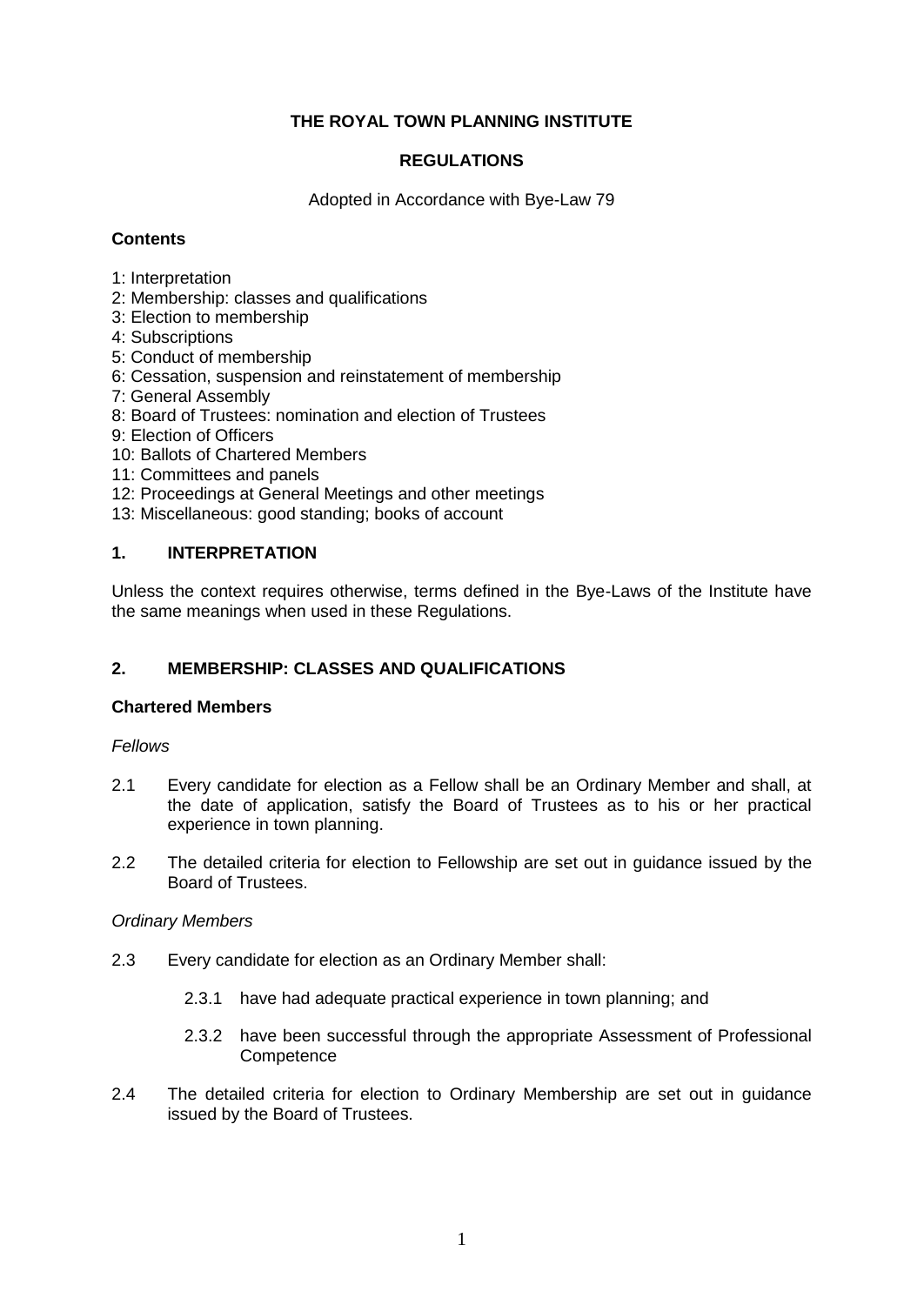### *Legal Members*

2.5 No further election shall be made to the Legal Member class.

### *Legal Associate Members*

2.6 No further election shall be made to the Legal Associate Member class.

### **Non-Chartered Members**

#### *Legal Associates*

- 2.7 Every candidate for election as a Legal Associate shall be a qualified legal practitioner, shall satisfy the Board of Trustees that he or she has had specialist experience and has attained a standard of proficiency enabling him or her to give sound advice in the law of town planning and shall have met the criteria set by the Board of Trustees.
- 2.8 The detailed criteria for election as a Legal Associate are set out in guidance issued by the Board of Trustees.

#### *Associates*

- 2.9 A candidate proposed for election as an Associate shall:
	- 2.9.1 not be eligible to be a Chartered Member; and
	- 2.9.2 at the date of application for membership satisfy the Board of Trustees that he or she is a professional involved in spatial planning holding an appropriate qualification that is not accredited by the Institute.
	- 2.9.3 have met the detailed criteria for election as an Associate as set out by the Board of Trustees.

#### *Licentiates*

2.10 A candidate proposed for election as a Licentiate shall at the date of application satisfy the Board of Trustees that he or she has graduated from a course fully accredited by the Institute; intends to work towards membership through the Licentiate Assessment of Professional Competence route; and meets the criteria set by the Board of Trustees.

#### *Students*

- 2.11 Every candidate for election as a Student shall have been engaged in suitable studies with a view to entering the profession of town planning or be suitably qualified in such manner as the Board of Trustees may by Regulations prescribe.
- 2.12 No person shall be elected a Student who is qualified for election as a Chartered Member.
- 2.13 The detailed criteria for election as a Student are set out in guidance issued by the Board of Trustees.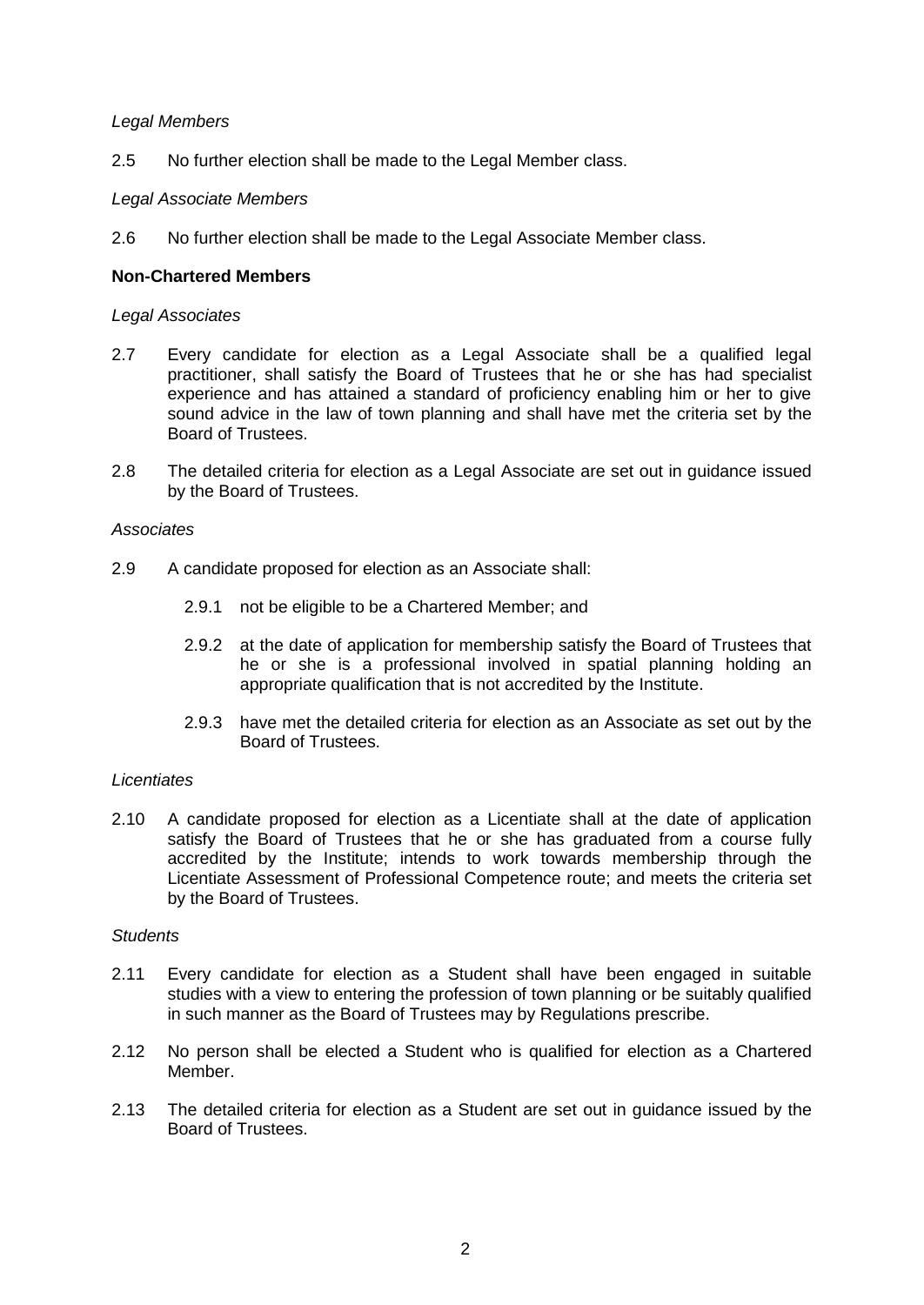2.14 No person shall remain a Student upon completion of their studies without the express permission of the Board of Trustees and the Board of Trustees may, upon granting such permission, impose such conditions on remaining a Student as they may, in their absolute discretion, consider appropriate.

### *Affiliates*

2.15 A candidate proposed for election as an Affiliate shall at the date of application satisfy the Board of Trustees that he or she has an interest or is working in planning policy and practice; is not eligible for any other class of membership and meets the criteria set by the Board of Trustees.

### *Honorary Members*

- 2.16 Every person proposed for election as an Honorary Member shall be a distinguished person who has taken a special interest in town planning, whose membership of the Institute would, in the opinion of the Board of Trustees, assist in promoting the objects of the Institute and who is not qualified for election as a Chartered Member,. Honorary Members shall be elected for such period as the Board of Trustees may determine.
- 2.17 Honorary Membership is recognition of somebody who is not qualified as a town planner but who has made or who is making a real contribution to town planning through their own work.

### *International Associates*

2.18 No further election shall be made to the International Associate class.

#### *Technical Members*

2.19 No further election shall be made to the Technical Member class.

#### *Honorary Corresponding Members*

2.20 No further election shall be made to the Honorary Corresponding Member class.

### **Retired Members**

- 2.21 Any Chartered Member, Legal Associate or Associate who has ceased to practise for a period of 6 months or more and has ceased to receive remuneration for his or her town planning services may, subject to the approval of the Board of Trustees, be transferred to the class of Retired Members.
- 2.22 No Retired Member shall, so long as he or she shall be in such class of membership, engage professionally in town planning.
- 2.23 Any Retired Member may, subject to the approval of the Board of Trustees, transfer back to the class of membership to which he or she belonged prior to becoming a Retired Member.
- 2.24 Retired Members shall retain their status as Chartered Members or Non-Chartered Members held immediately before transferring to Retired Member status.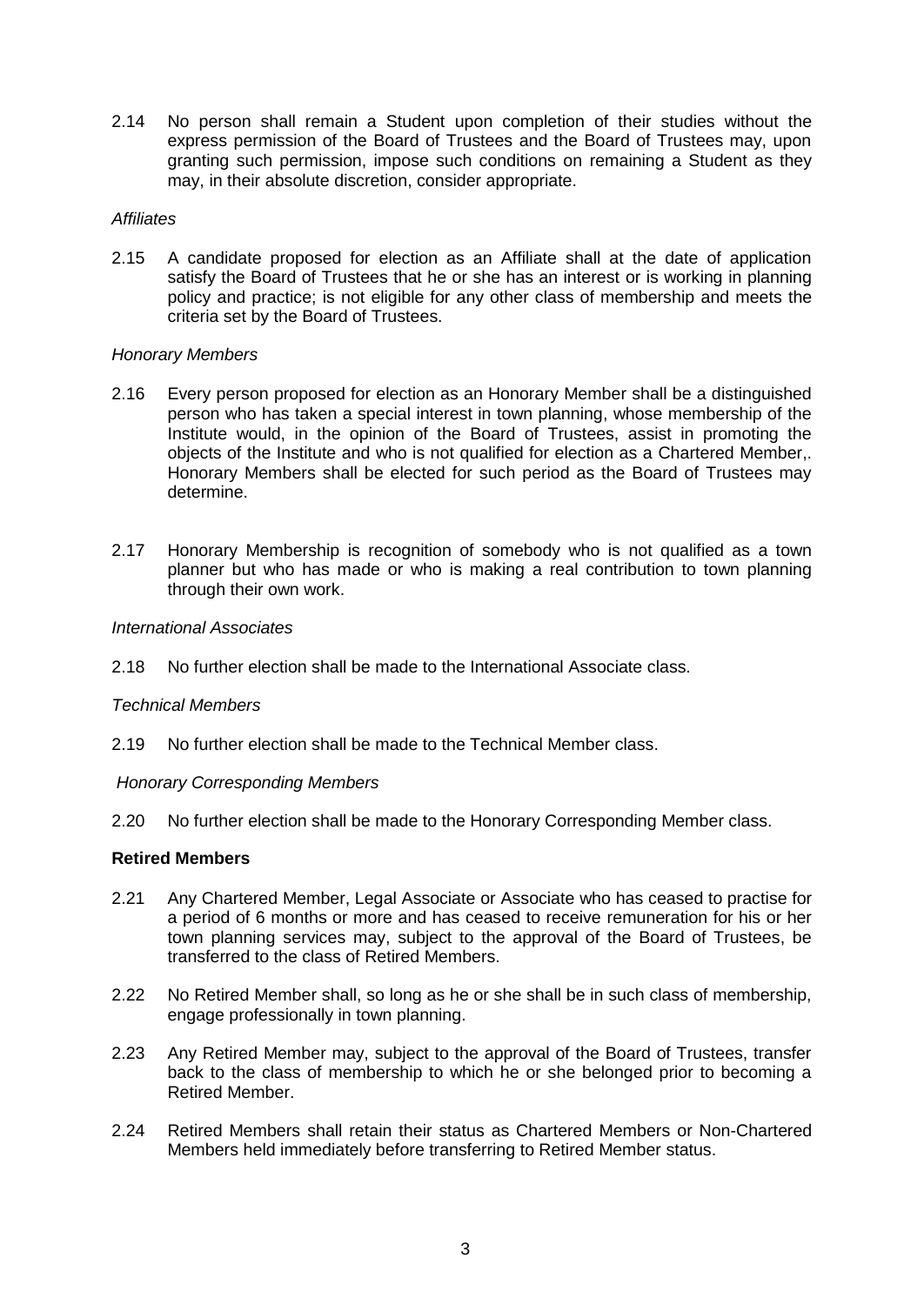2.25 The detailed criteria for election to and return from Retired Membership are set out in guidance issued by the Board of Trustees.

# **3. ELECTION TO MEMBERSHIP**

- 3.1 Every candidate for election to any class of membership (other than Honorary Membership) shall make an application and be proposed in such a manner as the Board of Trustees may by regulations prescribe, including:
	- 3.1.1 the payment of any application fee in respect of their application which the Board of Trustees may decide;
	- 3.1.2 the form of the application and proposal;
	- 3.1.3 by what number and class of Members the proposal shall be made; and
	- 3.1.4 in which cases the proposal shall include a certificate of personal knowledge that the candidate possesses the qualifications prescribed by the Board of Trustees.
- 3.2 The detailed procedures for application for election to the various classes of membership may be found in guidance issued by the Board of Trustees.
- 3.3 Every election to every class of membership (other than Honorary Membership) shall be made by the Board of Trustees. The Board of Trustees may decide to delegate this decision. A simple majority of those present and voting shall be sufficient.
- 3.4 The Chief Executive shall give written notice to every elected candidate and shall immediately add his or her name to the appropriate register and, in the case of Chartered Members, Legal Associates, Associates and Honorary Members, send him or her a certificate of membership.
- 3.5 If any Chartered Member objects to the election of any person and gives to the Board of Trustees notice of his or her objection in writing, stating his or her reasons, the Board of Trustees shall, before proceeding to elect such candidate, consider the said objection and, if they think fit to do so, hear the said Chartered Member in support of the objection.

## **Nomination and election to Honorary Membership**

3.6 Nomination for and admission to Honorary Membership shall be in accordance with the Regulations issued by the Board of Trustees.

## **4. SUBSCRIPTIONS**

## **Amount of subscription**

- 4.1 The amount of subscriptions payable by the various classes of membership shall be as prescribed in tables issued annually by the Board of Trustees.
- 4.2 Retired Members shall have the option of paying a single subscription for life, the amount of such payment to be determined by the Board of Trustees on an annual basis.

## **Date of payment**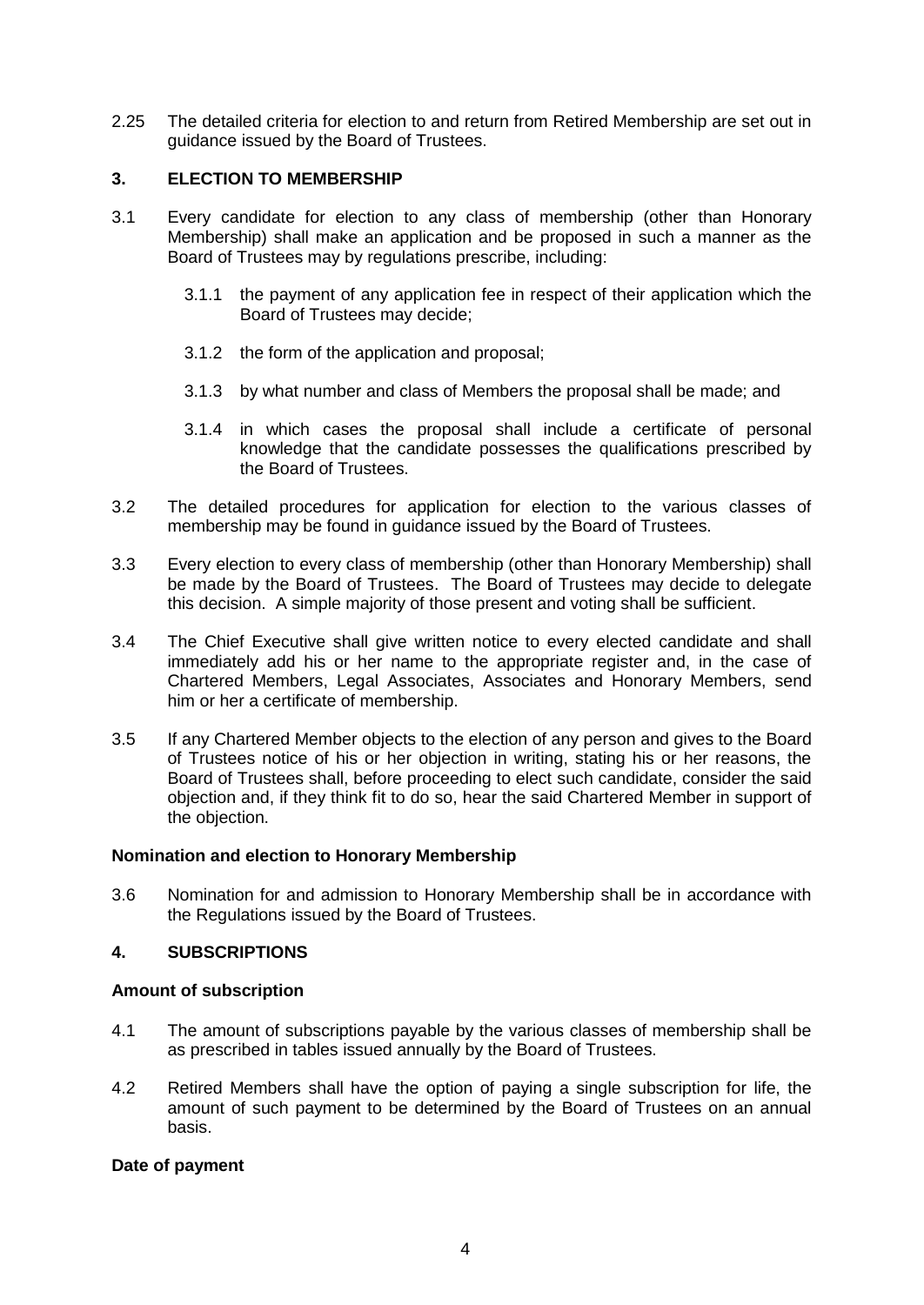4.3 All annual subscriptions shall be due in advance and payable in accordance with the schedule and scheme for payments issued annually by the Board of Trustees. Upon first election to membership the first subscription shall be payable (in full or in part as the Board of Trustees may determine) on election.

## **Subscription on transfer of membership**

4.4 The subscription of every person transferred from one class of membership to another class for which a higher or lower subscription is payable shall, for the year in which the transfer takes place, be adjusted pro rata according to the date of the transfer.

## **5. CONDUCT OF MEMBERSHIP**

### **Disciplinary action**

- 5.1 In respect of any Member who in the opinion of the Board of Trustees fails to comply with the Code of Professional Conduct or who otherwise contravenes the provisions of the Charter or Bye-laws, the Board of Trustees may:
	- 5.1.1 warn the individual as to his or her future conduct; or
	- 5.1.2 reprimand him or her; or
	- 5.1.3 suspend him or her from membership of the Institute for such period as the Board of Trustees shall determine; or
	- 5.1.4 terminate his or her membership forthwith or from such date as the Board of Trustees shall specify.
- 5.2 Before suspending or terminating a person's membership in the circumstances referred to in this Regulation the Board of Trustees shall notify the person concerned of the action proposed, with the reason or reasons therefor, and give him or her the opportunity, within a period of six weeks of such notification, to make written representations to the Board of Trustees or a committee of the Board of Trustees or to appear before the Board of Trustees or a committee of the Board of Trustees in person or through any representative that he or she may choose, and if the person shall elect to appear before the Board of Trustees or a committee of the Board of Trustees as aforesaid, he or she or his or her representative (as the case may be) shall have the right to call a witness or witnesses to give evidence in his or her defence and to cross-examine any witness or witnesses called by the Board of Trustees or a committee of the Board of Trustees to give evidence against him or her: provided that any member of the Board of Trustees or other person who shall have been previously concerned on behalf of the Institute in relation to the alleged contravention of the Code of Professional Conduct shall not take part in such proceedings and the proceedings shall in all other respects conform to the principles of natural justice.

#### **6. CESSATION, SUSPENSION AND REINSTATEMENT OF MEMBERSHIP**

#### **Non-payment of subscriptions**

6.1 The Board of Trustees may terminate the membership of any Member whose subscription remains unpaid for a period of at least four months after the due date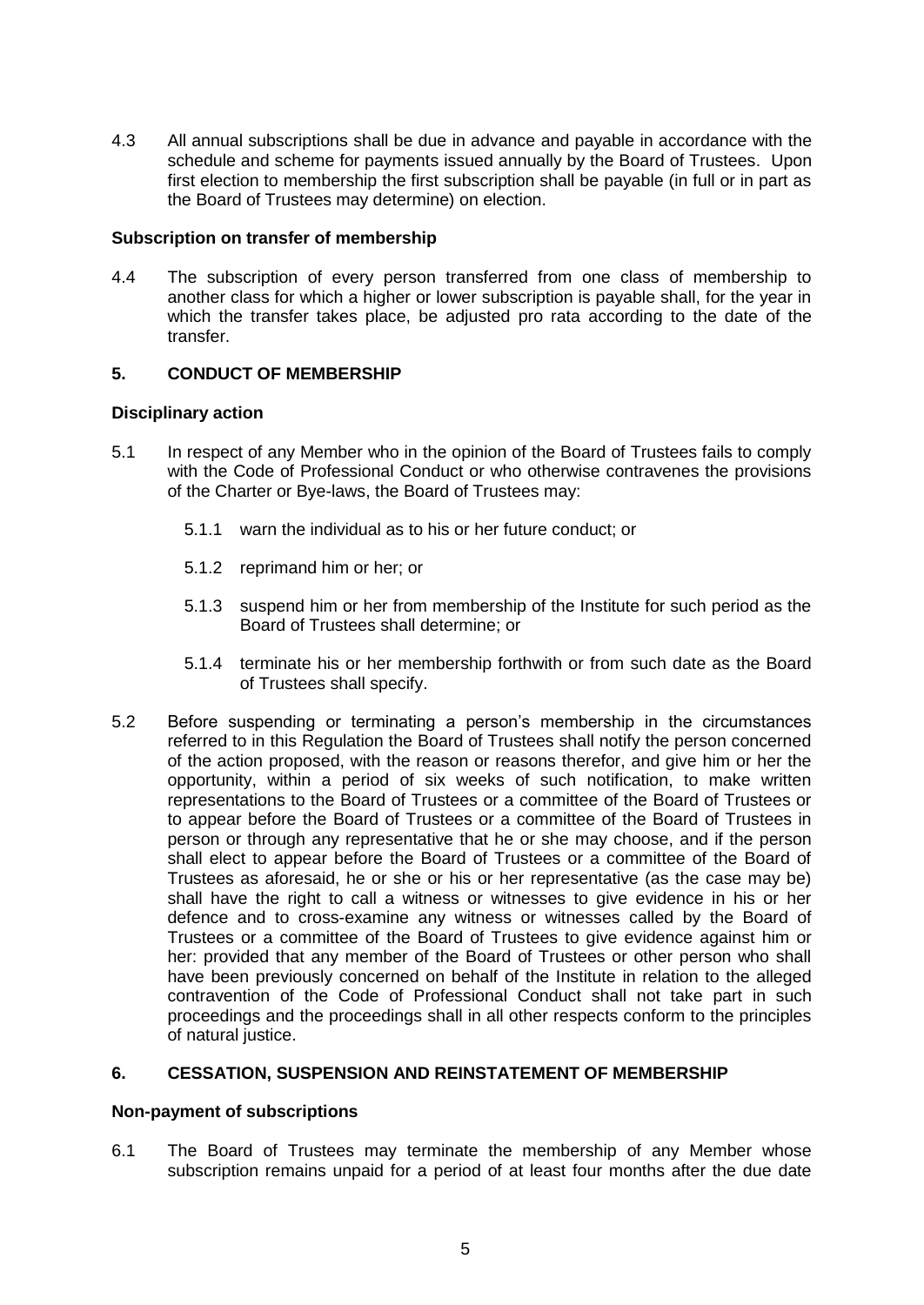and who has been given at least one month's notice in writing that payment remains due.

### **Reinstatement**

6.2 The Board of Trustees may reinstate any Member whose membership has been terminated for any reason, and may cause reinstatement to be subject to previous compliance with such conditions as it may determine, including the payment of subscriptions in arrears and a re-registration fee.

## **7. THE GENERAL ASSEMBLY**

## **Terms of reference**

7.1 The General Assembly shall have power to determine the Institute's stance on matters of public policy and planning practice. In the exercise of this power the General Assembly shall have regard to views expressed by Nations, Regionsand Networks as well as by relevant committees, panels or other groups within the Institute. The Board of Trustees shall seek to ensure, subject to budgetary constraints and the claims of competing priorities, that adequate resources are made available to the work of the General Assembly for the exercise of this power.

### **Composition**

- 7.2 The composition of the General Assembly shall be as provided in the Bye-laws until and unless these Regulations provide otherwise in accordance with Bye-law 38.
- 7.3 A General Assembly representative appointed after the adoption of these Regulations, other than a Trustee holding office by virtue of Bye-law 38.7, shall hold office for a term of two years and may stand for re-election. An elected General Assembly representative who has held office for a period of six consecutive years shall not be eligible for re-election as an elected General Assembly representative for a period of one year.
- 7.4 If a General Assembly representative fails to attend three consecutive meetings of the General Assembly, the Board of Trustees may remove him or her from the General Assembly.
- 7.5 A representative of a Nation or Region must be a member of the appointing body and shall cease to be a member of the General Assembly if he or she ceases to be a member of the appointing body.

#### **Election and filling of vacancies: Fellows and Ordinary Members, Legal Members & Legal Associates, Associates and Students or Licentiates**

- 7.6 Fourteen of the twenty-eight Fellows and Ordinary Members elected by the Fellows and Ordinary Members, one of the two Legal Members or Legal Associates elected by the Chartered Members and Legal Associates shall be elected each year.
- 7.7 One of the two Associates elected by the Associates and three of the six Students or Licentiates elected by the Students and Licentiates shall be elected each year.
- 7.8 By a date not later than 31 August in each year the Chief Executive shall give notice to every Member that an election of representatives is to take place, specifying by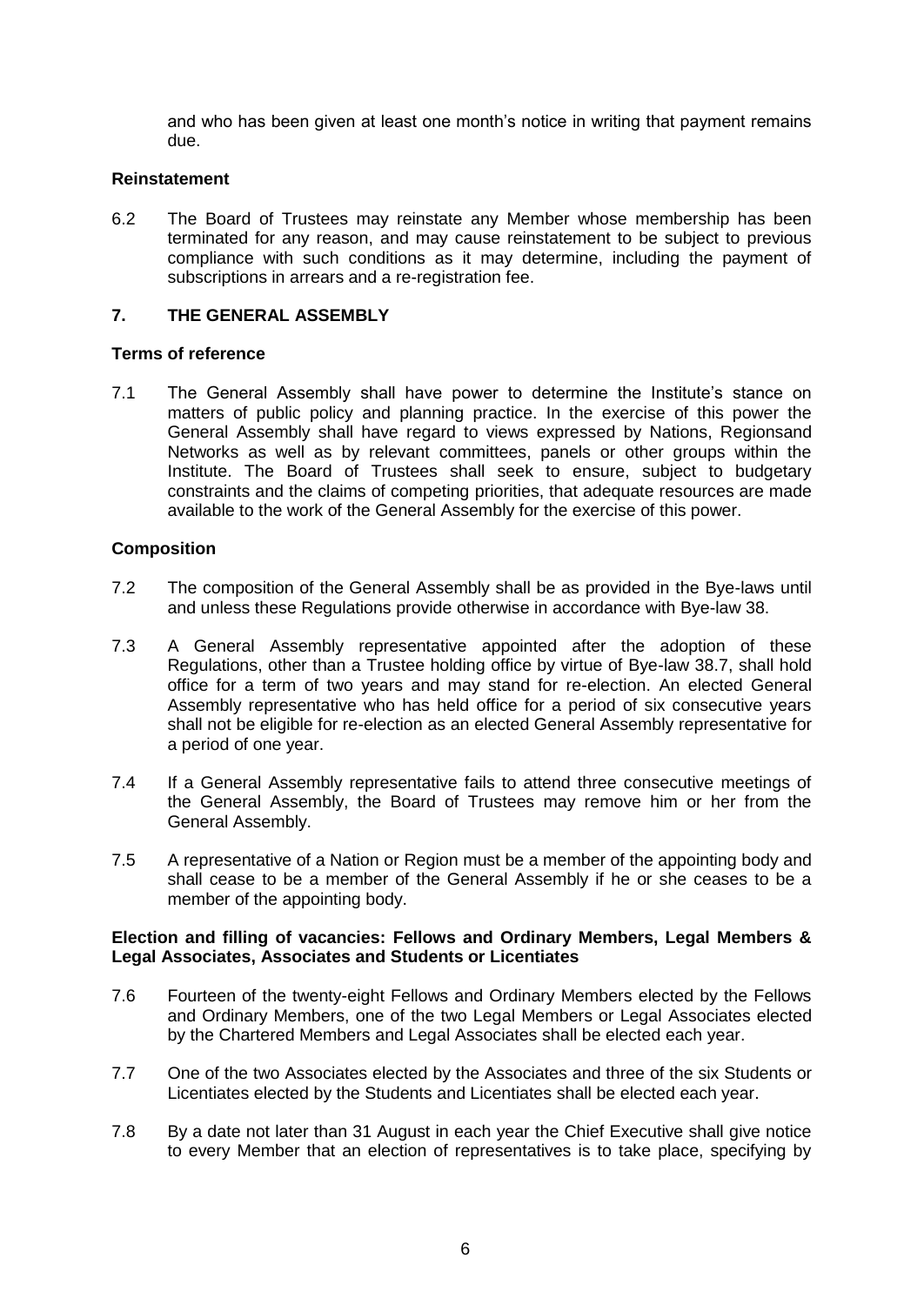when (being not later than 30 September) and how nomination of candidates may be made.

- 7.9 Every candidate for election as a representative to the General Assembly shall send to the Chief Executive:
	- 7.9.1 a nomination supported by:
	- (a) in the case of a Fellow or Ordinary Member at least four Fellows or Ordinary Members;
	- (b) in the case of a Legal Associate or Legal Member at least four Legal Associates, Legal Members or Chartered Members;
	- (c) in the case of a Student or Licentiate at least four Students or Licentiates;
	- (d) in the case of an Associate at least four Associates;
		- 7.9.2 a statement of his or her willingness to accept and hold office if elected.
- 7.10 Such nomination and statement shall be in such form and include such evidence of the support required under paragraph 7.9 of this Regulation as the Board of Trustees may prescribe and it must be received by the Chief Executive not later than the date specified in the notice referred to in paragraph 7.8 of this Regulation.
- 7.11 If the number of candidates for any election validly nominated in accordance with this Regulation does not exceed the number of vacancies for that election those candidates shall be deemed to be elected.
- 7.12 If the number of candidates for any election validly nominated in accordance with this Regulation exceeds the number of vacancies for that election an election shall be held in accordance with such arrangements as the Board of Trustees may decide provided that such arrangements comply with the following principles:
	- 7.12.1 Every person who is entitled to vote shall be given notice of the arrangements for casting votes by no later than 16 November;
	- 7.12.2 Every vote, to be valid, must be cast by 13 December;
	- 7.12.3 The Board of Trustees shall appoint a person or body to count the votes ("the scrutineer").
	- 7.12.4 Votes may be delivered to the scrutineer by any means approved by the Board of Trustees and must be delivered no later than 13 December.
	- 7.12.5 Each person entitled to vote shall have a single transferable vote. The quota for election shall be determined by dividing the total number of valid votes by one more than the number to be elected, ignoring the remainder, and increasing the result by one. Candidates (if any) with totals of votes in excess of the quota shall, commencing with the largest, have their surpluses transferred in turn in accordance with next available preferences, and the candidates with fewest votes shall be excluded in turn and their votes likewise transferred, until the required number of candidates has secured election.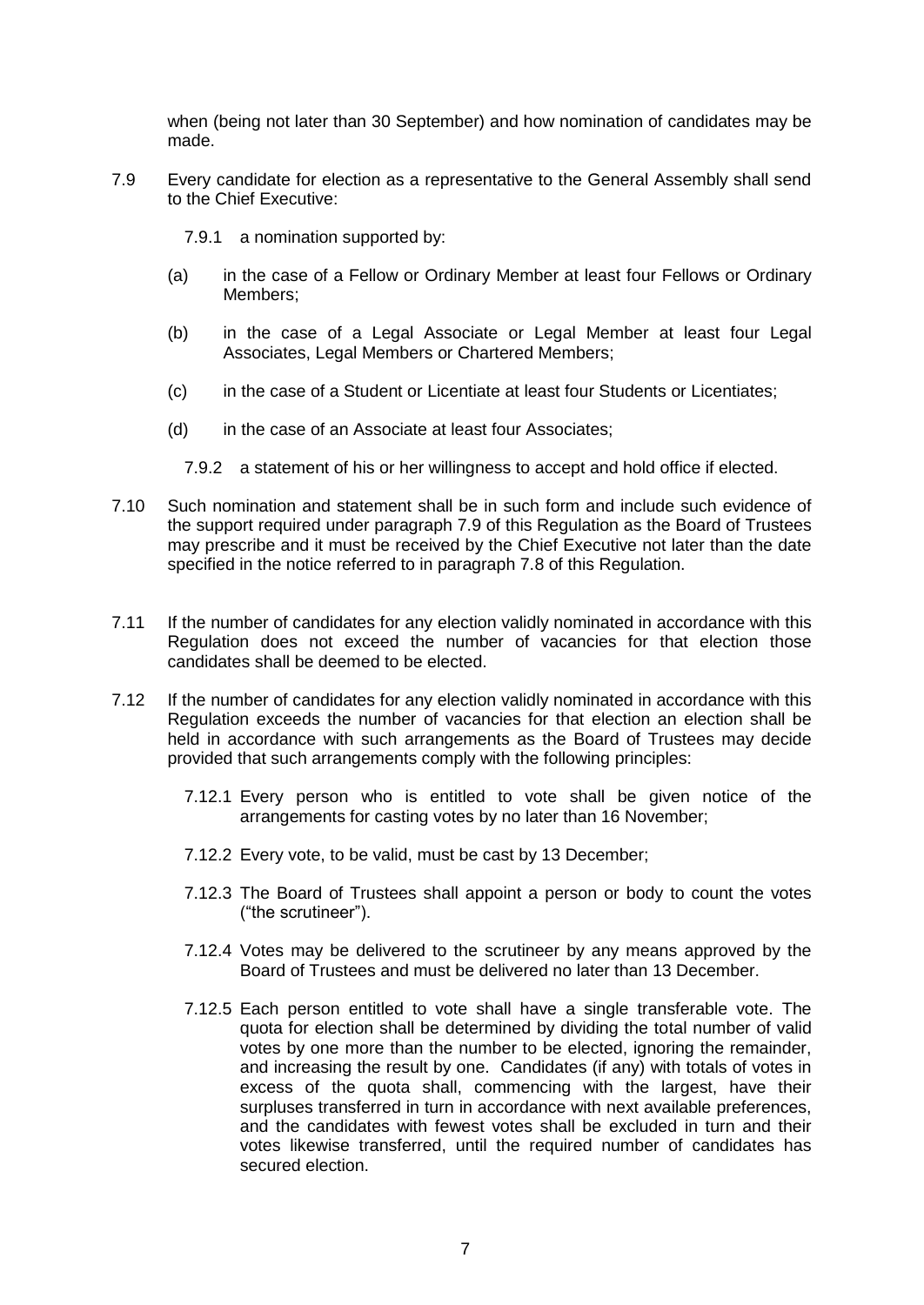- 7.12.6 The scrutineer shall inform the Chief Executive of the result by 20 December (including the number of votes cast and the number of votes given at each stage of the count to each candidate).
- 7.12.7 The Chief Executive shall give notice of the result to the other Members by 31 December.
- 7.12.8 The Board of Trustees shall not be privy to how votes are cast but shall procure that the scrutineer ensures that the votes can be recounted and the election verified in the case of dispute within 30 days of announcement of the result.
- 7.12.9 If no dispute concerning the results of the election is notified to the Chief Executive within 30 days of the notification of the results by the Chief Executive, the records of the votes shall be destroyed or erased and the declaration of the results shall be final.
- 7.13 If at any election of the General Assembly representatives the number of candidates validly nominated be less than the number of vacancies, the Board of Trustees shall have the power to fill any vacancy for which no candidate is nominated by appointing to that vacancy a Member of the appropriate class of membership.

### **Casual vacancies**

7.14 If a Fellow, Ordinary Member, Legal Member, Legal Associate, Associate or Student or Licentiate ceases for any reason to be a General Assembly representative, the Board of Trustees may fill the vacancy by appointing a Member of the appropriate class of membership qualified to be elected to the vacancy in question and the Member so appointed, unless the Board of Trustees in their absolute discretion decide otherwise, shall be the candidate (if any) who, at the last election of General Assembly representatives, received the highest number of votes of the candidates in the appropriate class of membership who were not elected: provided that the Member appointed to fill a vacancy in pursuance of the provisions of this paragraph shall hold office only for the residue of the term of office for which the former representative was last elected.

#### **Quorum**

7.15 Ten General Assembly representatives personally present shall constitute a quorum for a meeting of the General Assembly.

## **8. BOARD OF TRUSTEES – NOMINATION AND ELECTION OF TRUSTEES**

#### **Six Chartered Members elected by the General Assembly**

- 8.1 Any Chartered Member shall be eligible to stand for election to the Board of Trustees with the support of at least four other Chartered Members.
- 8.2 Three such Chartered Members shall be elected each year for terms of two years, such terms starting on 1 January in the year following election.
- 8.3 Nominations shall be invited at the same time as nominations for election to the General Assembly.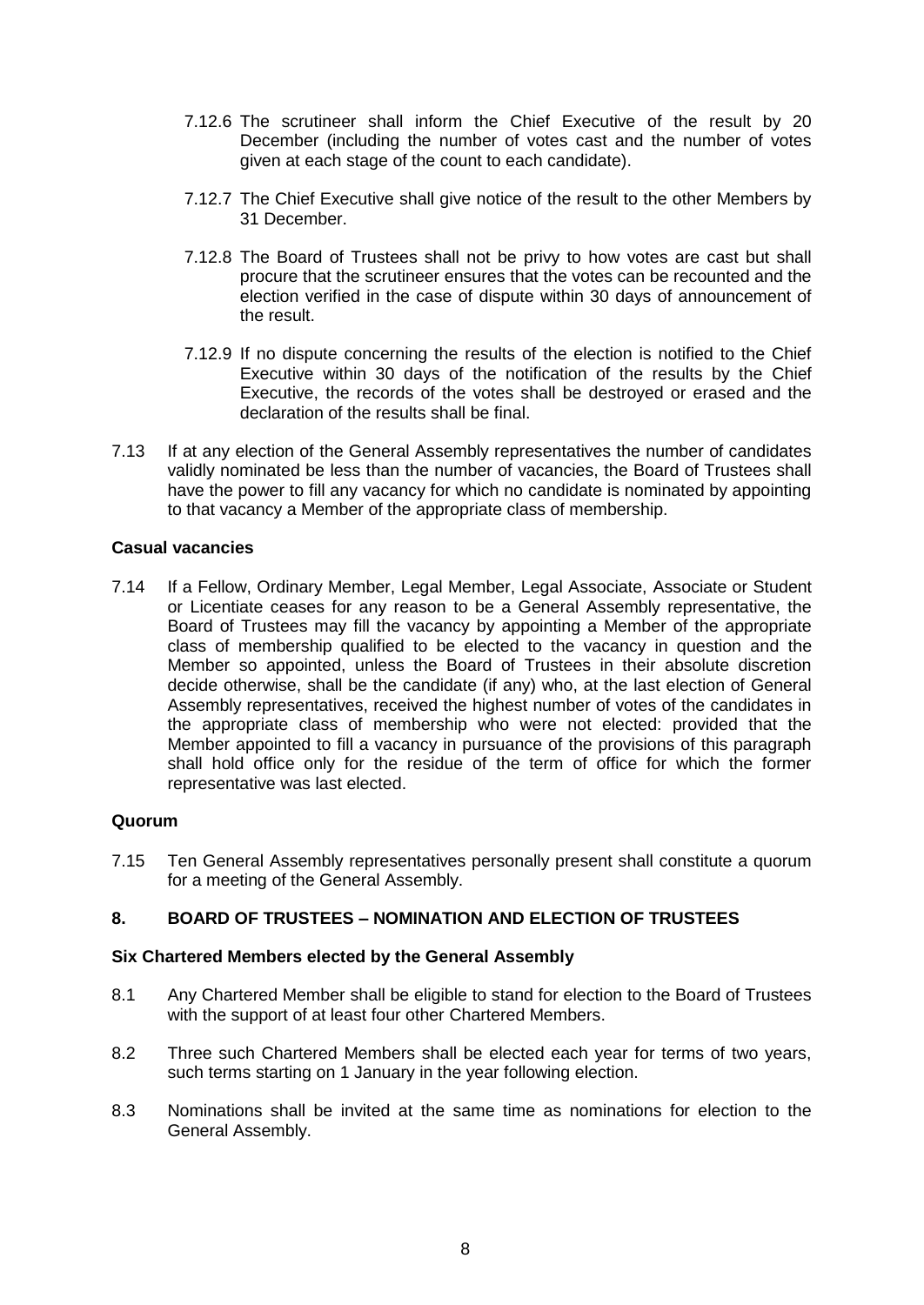8.4 The election shall take place by way of ballot of the General Assembly representatives, in which every General Assembly representative entitled to vote shall have one vote, and shall take place at the same time as the ballot for the election of General Assembly representatives. The election shall take place on the basis of the single transferable vote system and provisions for the casting and counting of votes and declaration of the results shall be the same as for elections to the General Assembly.

### **Chair**

- 8.5 Any Chartered Member shall be eligible to stand for election as Chair with the support of at least four other Chartered Members.
- 8.6 Nominations shall be invited at the same time as nominations for election to the General Assembly.
- 8.7 The Chair shall be elected for a term of two years (renewable once), such terms starting on 1 January in the year following election.
- 8.8 The election shall take place by way of ballot of the General Assembly representatives, in which every General Assembly representative entitled to vote shall have one vote, and shall take place at the same time as the ballot for the election of General Assembly representatives. The provisions for the casting and counting of votes and declaration of the results shall be the same as for elections to the General Assembly except that the Chair shall be elected by simple majority of votes cast in accordance with the 'first past the post' system. If there is a tie between candidates, the Chair shall be selected by drawing lots between them.

#### **One Young Planner elected by the General Assembly**

- 8.9 Any candidate for election to the Board as a Young Planner shall have the support of at least four Chartered Members, Students or Licentiates.
- 8.10 One Young Planner shall be elected every second year for a term of two years, and having been elected may serve for a full term even if he or she exceeds ten years' post qualification experience. Each term shall start on 1 January in the year following election.
- 8.11 Nominations shall be invited at the same time as nominations for election to the General Assembly.
- 8.12 The election shall take place by way of ballot of the General Assembly representatives in which every General Assembly representative entitled to vote shall have one vote and shall take place at the same time as the postal ballot for the election of General Assembly representatives. The election shall take place on the basis of the single transferable vote system and provisions for the casting and counting of votes and declaration of results shall be the same as for elections to the General Assembly.

### **One Chartered Member elected from and by the Region representatives on the General Assembly**

8.13 Every second year, nominations shall be invited from the Regional representatives on the General Assembly for election to the Board of Trustees. Any such nomination shall be supported by at least two other Regional representatives. In the event of a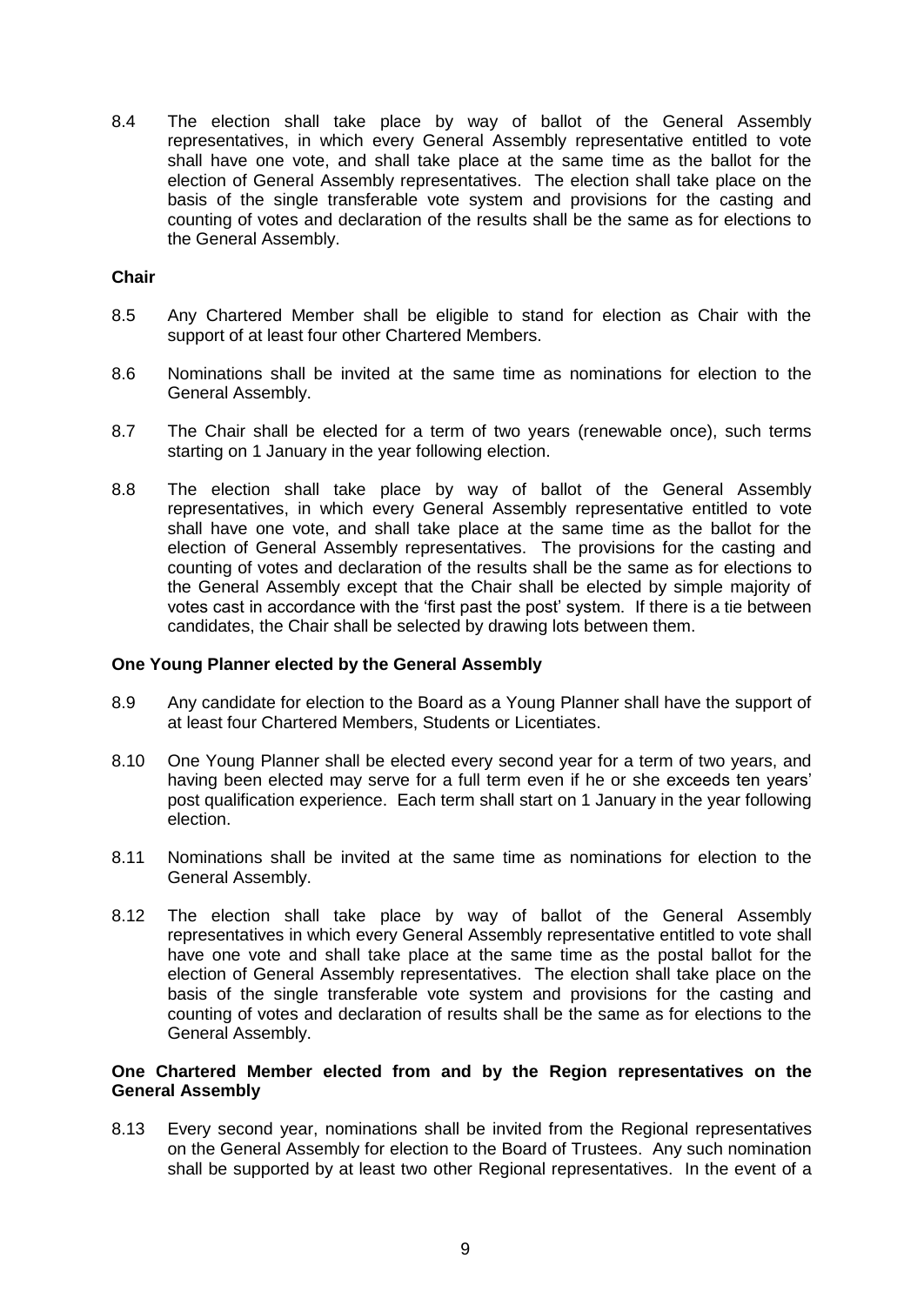contested election a ballot shall take place in which all General Assembly representatives shall have one vote. The election shall take place on the basis of the single transferable vote system and provisions for the casting and counting of votes and declaration of results shall be the same (mutatis mutandis) as for elections to the General Assembly.

8.14 The Trustee so elected shall hold office from 1 January in the year following election until the election of his or her successor or until he or she ceases to be a General Assembly representative, whichever is the earlier.

### **One Chartered Member elected by the General Assembly as a Scottish Trustee**

- 8.15 Any Chartered Member who lives or works mainly in Scotland shall be eligible to stand for election to the Board of Trustees as a Scottish Trustee with the support of at least four other Chartered Members who also live or work mainly in Scotland.
- 8.16 Nominations shall be invited at the same time as nominations for election to the General Assembly.
- 8.17 A Scottish Trustee shall be elected for a term of two years, such term starting on 1 January in the year following election.
- 8.18 The election shall take place by way of ballot of the General Assembly representatives, in which every General Assembly representative entitled to vote shall have one vote, and shall take place at the same time as the ballot for the election of General Assembly representatives. The election shall take place on the basis of the single transferable vote system and provisions for the casting and counting of votes and declaration of the results shall be the same as for elections to the General Assembly.

## **9. ELECTION OF OFFICERS**

#### **Vice-President**

9.1 The arrangements for the election of the Vice-President shall, mutatis mutandis, be the same as those for the election of Fellows and Members to the General Assembly, including the right of any Chartered Member to support the candidature of any candidate qualified to stand for election as Vice-President.

#### **Honorary Treasurer and Honorary Solicitor & Secretary**

9.2 The Honorary Treasurer and the Honorary Solicitor & Secretary shall be elected annually by the General Assembly, shall take office on 1 January in the year following election or as soon as possible thereafter and shall continue in office for a period of two years, until the election of their successors. The Board of Trustees shall recommend a suitable person for election to each office. Other candidates may be nominated provided each such candidate is nominated by four General Assembly representatives. Any contested election shall be conducted by ballot of the General Assembly representatives using the single transferable vote system.

# **10. BALLOTS OF THE CHARTERED MEMBERS**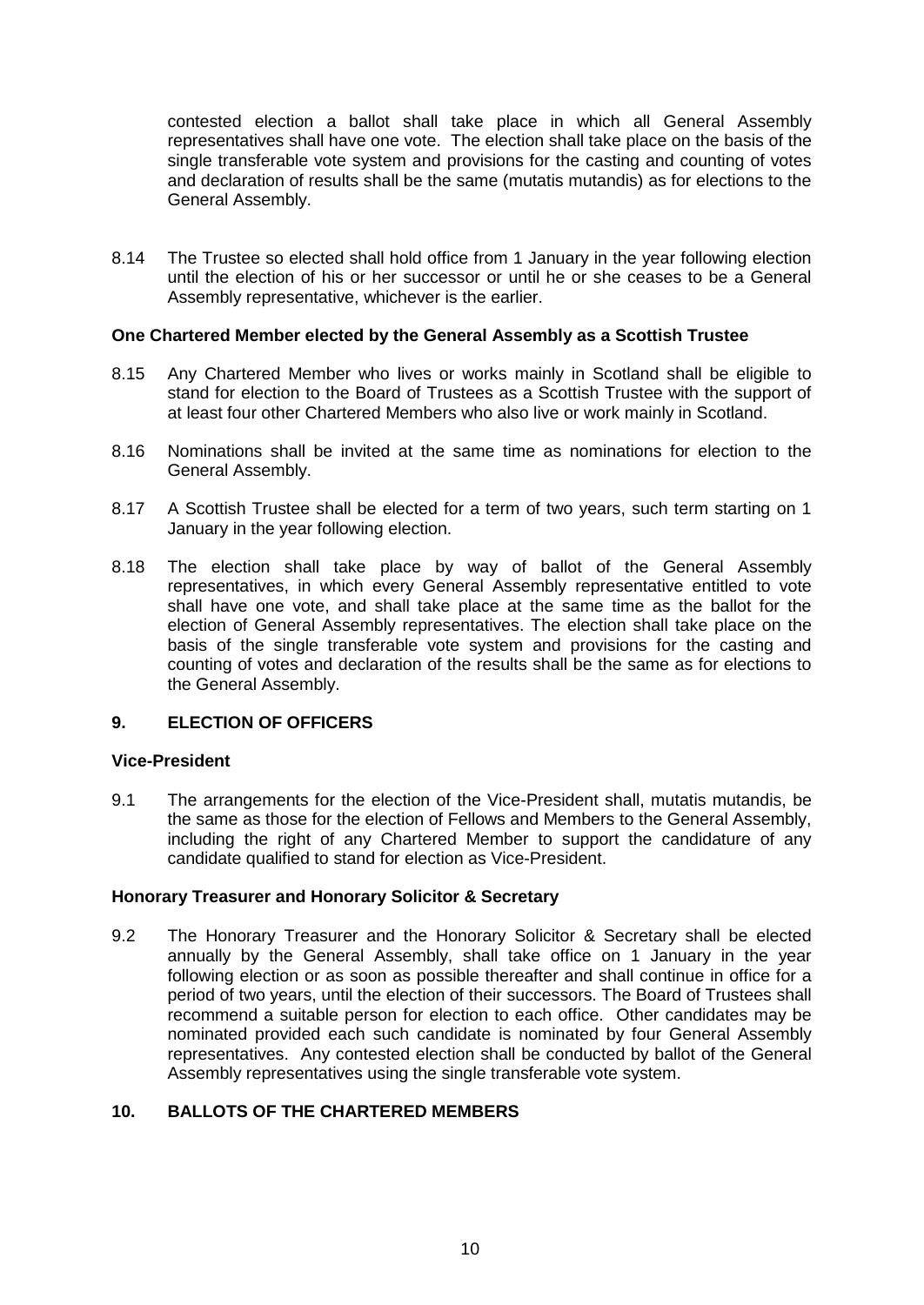- 10.1 Ballots of the Chartered Members shall be conducted in accordance with arrangements to be made by the Board of Trustees and the procedure in this Regulation.
- 10.2 The Board of Trustees shall cause to be prepared a statement giving a clear explanation of the matter upon which a decision is to be taken and shall also cause to be framed a motion in clear and concise terms which, on being voted upon, would dispose of the matter unequivocally.
- 10.3 A copy of the statement and motion referred to in the preceding sub-paragraph shall be sent by the Chief Executive to every Chartered Member at his or her address for service together with instructions on how votes may be cast and a date by which they must be cast. Such date shall not be less than 21 days after the date of dispatch of the said statement and motion.
- 10.4 The Board of Trustees shall appoint a person or body to count the votes ("the scrutineer").
- 10.5 Votes may be delivered to the scrutineer by any means approved by the Board of Trustees and must be delivered within such period as the Board of Trustees specifies in accordance with paragraph 10.3 of this Regulation.
- 10.6 The scrutineer shall, within seven days of the latest date for receipt of votes notify the Chief Executive of the number of votes rejected and grounds for rejection and the total number of votes cast for and against the motion.
- 10.7 The Chief Executive shall submit the report of the scrutineer to the Board of Trustees at their next meeting.
- 10.8 Every decision of the Chartered Members obtained in accordance with the procedure prescribed in this Regulation shall be binding upon the Board of Trustees who shall, at the meeting of the Board of Trustees at which the report of the scrutineer is submitted, give instructions to the Chief Executive to notify every Chartered Member of such decision and the Chief Executive shall send to every Chartered Member a notice of the terms of that decision: provided that such notice may appear in the journal of the Institute or be included in or form part of some other paper or communication which is to be sent to all Chartered Members.
- 10.9 Unless a higher majority is required in accordance with the Charter, the Bye-laws or these Regulations, a resolution or motion of the Chartered Members under this Regulation shall be passed if a simple majority of the valid votes cast is in favour of the resolution or motion. If there is an equal number of votes for and against the resolution or motion, the resolution or motion shall not be passed.

## **11. COMMITTEES**

#### **Standing committees and panels**

- 11.1 The standing committees shall be:
	- 11.1.1 Membership and Ethics Committee
	- 11.1.2 Education and Lifelong Learning Committee
	- 11.1.3 Policy Practice and Research Committee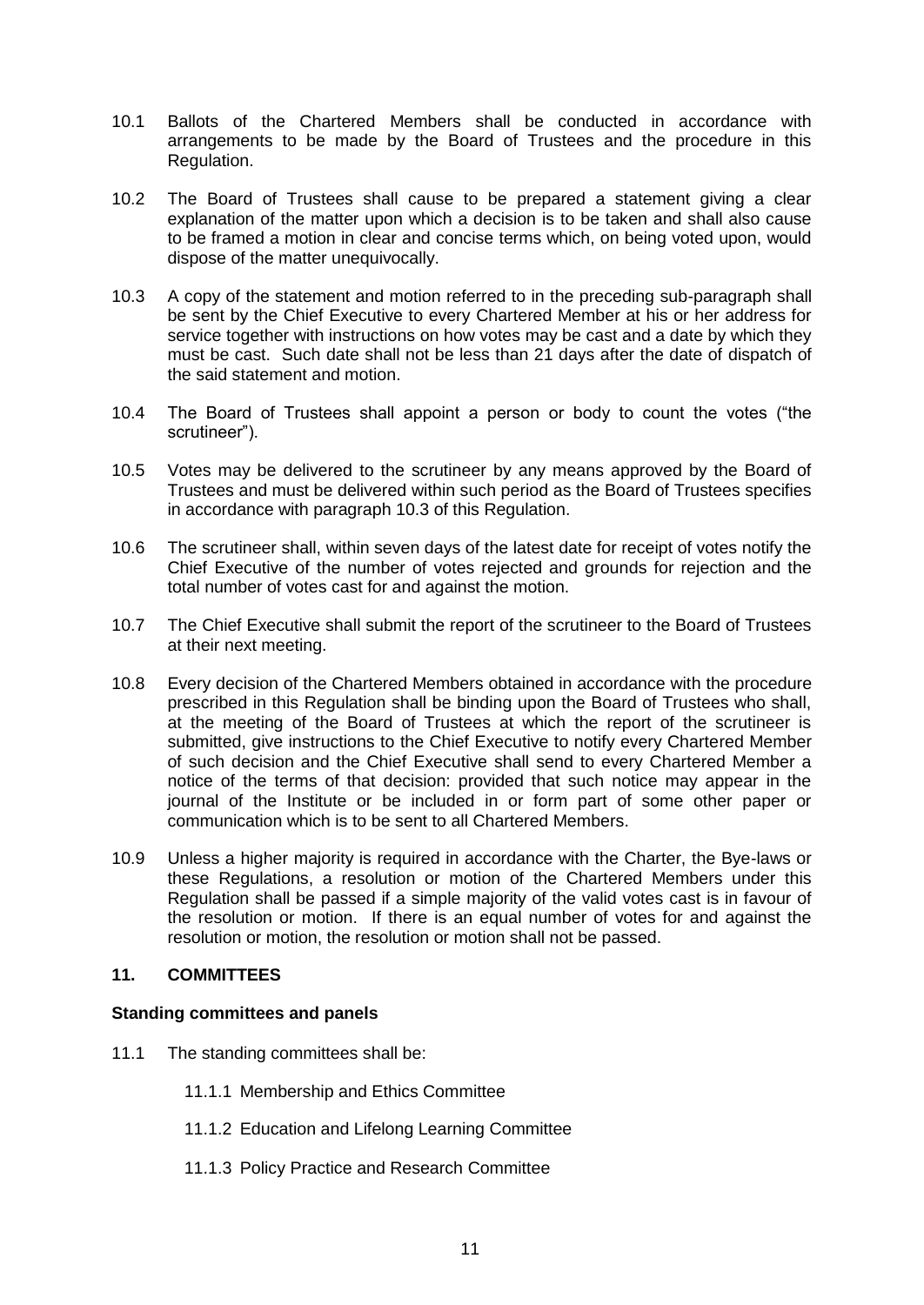### 11.1.4 International Committee

### 11.1.5 Nations and Regions Panel.

### **Terms of reference of standing committees and panels**

### *Membership and Ethics Committee*

11.2 11.2 The standing committee will take delegated responsibility on behalf of the Board of Trustees for managing entry to membership, growing and retaining existing membership and maintaining professional standards, ethics and discipline.

### *Education and Lifelong Learning Committee*

11.3 The standing committee will take delegated responsibility on behalf of the Board of Trustees for education policy development and provision of planning education, training and learning for RTPI members throughout their professional career and for others associated with the activity of planning; and for the promotion of planning as a career choice.

### *Policy Practice and Research Committee*

- 11.4 The terms of reference of the Policy Practice and Research Committee shall be to lead work on the development of the practices of spatial planning, including the Institute's views on planning practices and advice both to professional and technical members of the profession and others associated with the activity of planning.
- 11.5 The Committee will also need to ensure the necessary co-ordination of general issues which arise from or affect the planning policy work of the Scottish Executive Committee the RTPI Cymru Management Board and Irish Executive Committee, including where these may relate to the work of the topic panels.

#### *International Committee*

11.6 The terms of reference of the International Committee shall be to lead work on developing the relationship between all aspects of Institute activity and the practices of planning outside the British Isles; and the Institute's relations with bodies in other countries and international bodies relevant to planning.

#### *Nations and Regions Panel*

11.7 The terms of reference of the Nations and Regions Panel shall be to lead work on supporting effective services for members in the Nations and Regions and developing and facilitating good communications with all part of the Institute.

#### **Composition of and appointments to standing committees and panels**

- 11.8 Any Member shall be eligible to apply for appointment to any standing committee or panel. Appointments shall be made by the Board of Trustees, which shall exercise its discretion (subject to the provisions of these Regulations) in determining how many members shall be appointed to each committee and panel and what appointments to make.
- 11.9 In making appointments the Board of Trustees shall seek to: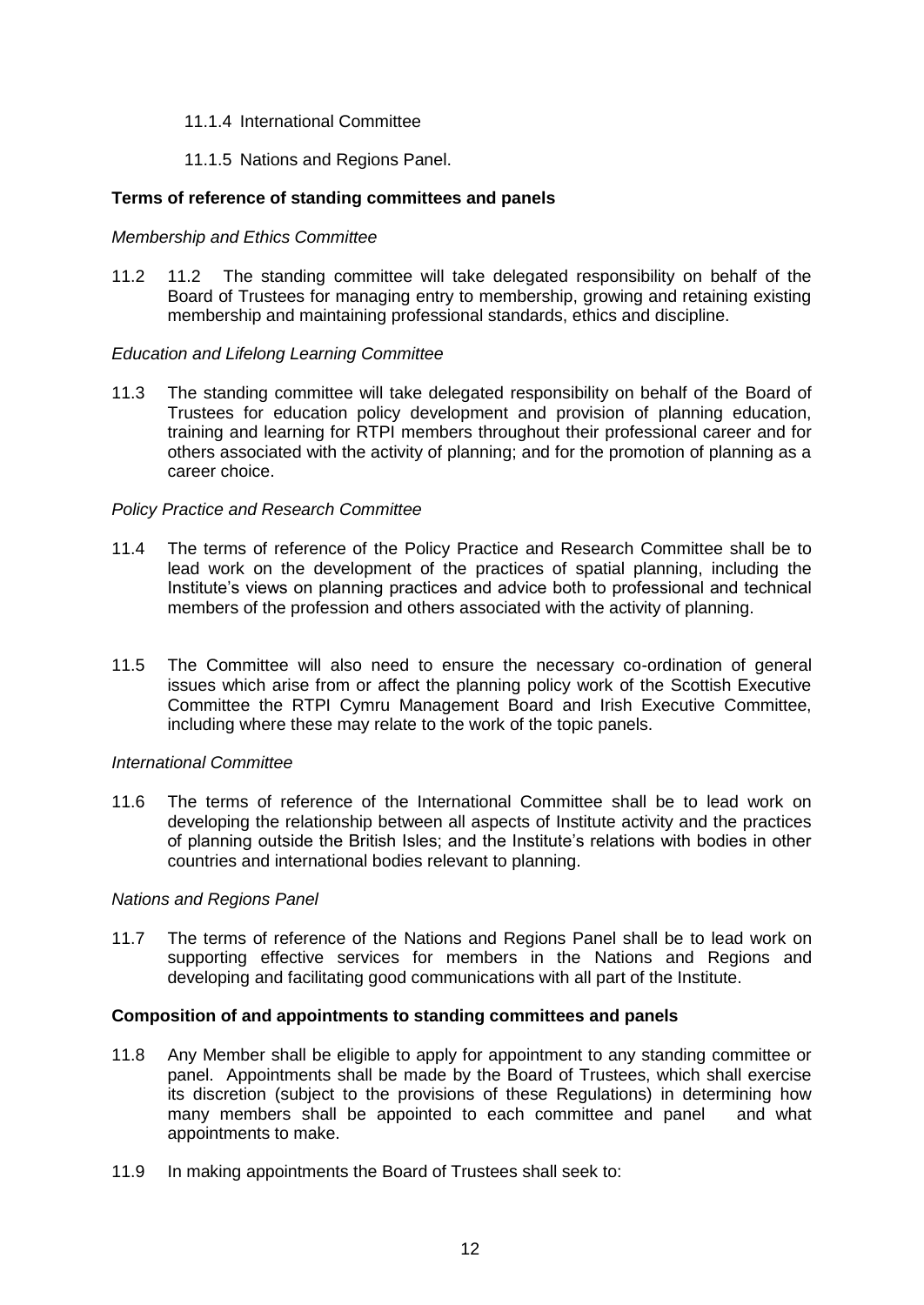- 11.9.1 appoint members able to contribute usefully to the work of the committee or panel;
- 11.9.2 maintain reasonable continuity;
- 11.9.3 ensure that the committee or panel includes at least one member from under-represented groups. The Board will annually review this requirement;
- 11.9.4 ensure that the committee or panel reflects the diversity of the Institute's membership with the long term objective of reflecting the diversity of the UK
- 11.9.5 ensure that at least one third of the members of each committee and panel shall be women, with the long-term objective of achieving parity between men and women; and
- 11.9.6 ensure that the composition of standing committees has a majority of General Assembly representatives.
- 11.10 The Board of Trustees shall appoint the chair and vice-chair of each standing committee following a recommendation from the chair of the Board of Trustees in consultation with the Chief Executive. Either the chair or the vice chair of each standing committee shall be chosen from among the Trustees. The chair, if not a Trustee, shall be chosen from among the General Assembly representatives.
- 11.11 Chairs of committees and panels shall be appointed for a period of two years.
- 11.12 The membership of each standing committee shall be subject to annual review by the Board of Trustees and confirmed within two weeks of the first meeting of the Board of Trustees in any year. Each standing committee shall have a maximum of 15 members including its chair and vice chair.
- 11.13 Any member appointed to fill a casual vacancy shall serve a full initial one year term (part years of more than six months being treated as whole years and part years of six months or less being discounted).
- 11.14 Each year the Board of Trustees shall invite applications for appointment to the standing committees by sending a notice to every Member and (separately) to every General Assembly representative, allowing not less than eight weeks to respond.

#### **Audit Committee: terms of reference, composition and appointments**

11.15 The Board of Trustees shall appoint an Audit Committee and shall establish its composition and terms of reference.

#### **Invitations to persons attending meetings**

11.16 Any committee or panel may invite any person to attend any of their meetings for such purposes as they may consider necessary but no such person shall have the power to vote upon any matter coming before such a meeting and no such person shall receive any remuneration or be paid any expenses without prior consent given by or on behalf of the Board of Trustees.

# **12. PROCEEDINGS AT GENERAL MEETINGS AND OTHER MEETINGS**

#### **Notice of business to be transacted at a General Meeting**